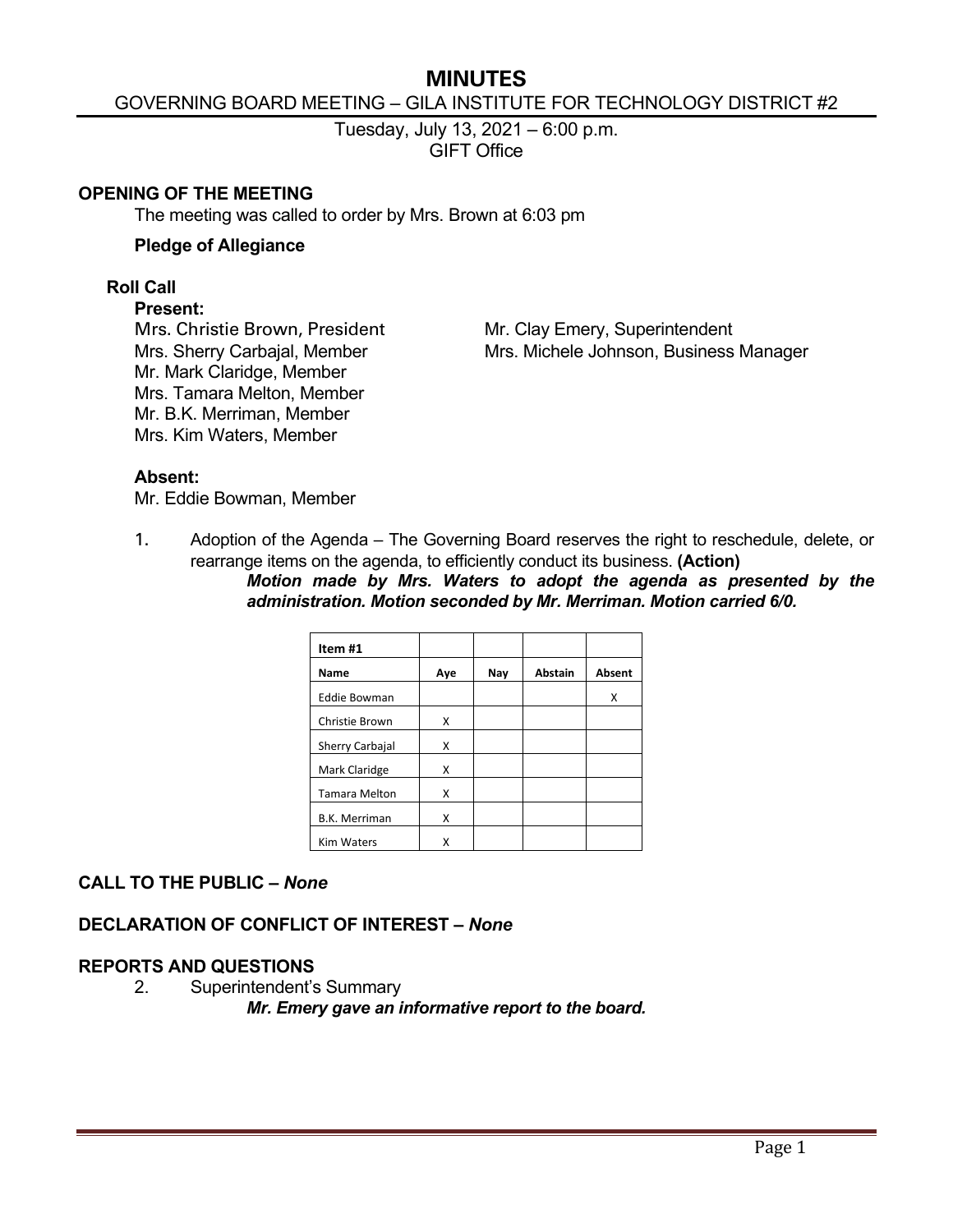# **CONSENT AGENDA – Action**

Approval of routine payroll and expense vouchers/routine matters

- 3. Approval of Minutes of the June 22, 2021, Regular Meeting and Proposed Budget Hearing. Recommendation to approve/ratify financial matters**.**
	- A. Payroll and expense vouchers.
	- B. Cash balance reports.

*Motion made by Mr. Claridge to approve the consent agenda items as presented. Motion seconded by Mr. Merriman. Motion carried 6/0.*

| Item #3              |     |     |                |               |
|----------------------|-----|-----|----------------|---------------|
| Name                 | Aye | Nay | <b>Abstain</b> | <b>Absent</b> |
| <b>Eddie Bowman</b>  |     |     |                | x             |
| Christie Brown       | X   |     |                |               |
| Sherry Carbajal      | X   |     |                |               |
| Mark Claridge        | X   |     |                |               |
| <b>Tamara Melton</b> | X   |     |                |               |
| <b>B.K. Merriman</b> | x   |     |                |               |
| <b>Kim Waters</b>    | Χ   |     |                |               |

# **LEGAL/FINANCIAL**

#### **New Business**

4. Discussion and consideration of a motion to convene a Public Hearing pursuant to A.R.S. §15-905: **(Action)**

A. GIFT Budget Adoption for the 2021-2022 school year.

The purpose of this Hearing is to Provide the Public the Opportunity for Questions and Discussion of the Proposed Maintenance and Operations and Capital Outlay Budget for the 2022 Fiscal Year.

*Motion made by Mrs. Melton to convene a public hearing pursuant to A.R.S.*  **§15-905 to provide the public the opportunity for questions and discussion of the proposed maintenance and operations and capital outlay budget for the 2022 Fiscal Year.** *Motion seconded by Mrs. Carbajal. Motion carried 6/0.*

| Item #4              |     |     |                |        |
|----------------------|-----|-----|----------------|--------|
| Name                 | Ave | Nay | <b>Abstain</b> | Absent |
| <b>Eddie Bowman</b>  |     |     |                | Χ      |
| Christie Brown       | X   |     |                |        |
| Sherry Carbajal      | Χ   |     |                |        |
| Mark Claridge        | X   |     |                |        |
| <b>Tamara Melton</b> | Χ   |     |                |        |
| <b>B.K. Merriman</b> | X   |     |                |        |
| <b>Kim Waters</b>    | x   |     |                |        |

5. Discussion and consideration of a motion to close the Public Hearing and return to Regular Session. **(Action)**

> *Motion made by Mr. Claridge to close the Public Hearing and return to Regular Session. Motion seconded by Mrs. Waters. Motion carried 6/0.*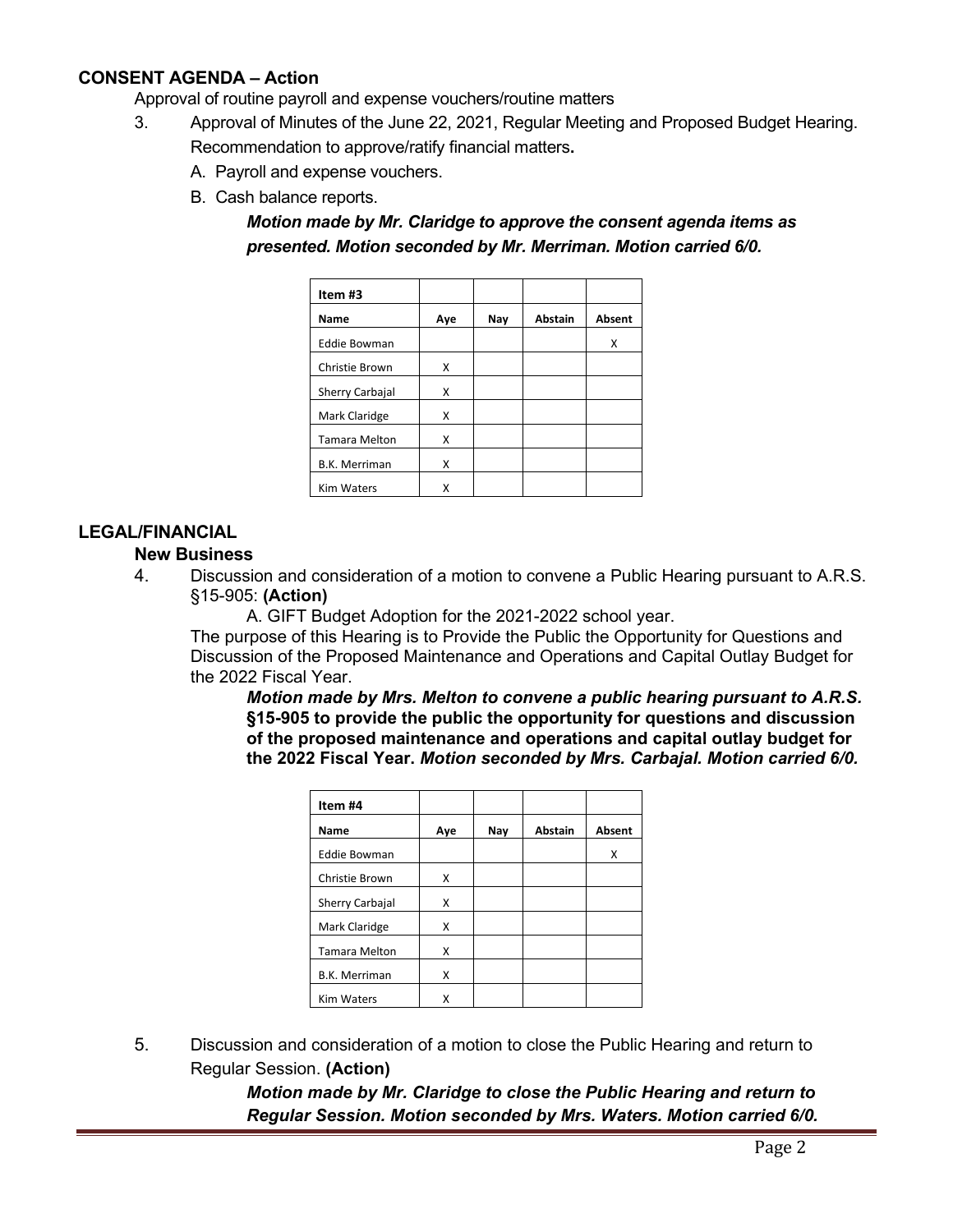| Item #5              |     |     |                |        |
|----------------------|-----|-----|----------------|--------|
| Name                 | Aye | Nay | <b>Abstain</b> | Absent |
| <b>Eddie Bowman</b>  |     |     |                | x      |
| Christie Brown       | X   |     |                |        |
| Sherry Carbajal      | Χ   |     |                |        |
| Mark Claridge        | X   |     |                |        |
| <b>Tamara Melton</b> | x   |     |                |        |
| <b>B.K. Merriman</b> | Χ   |     |                |        |
| <b>Kim Waters</b>    | Χ   |     |                |        |

6. Discussion and consideration of a motion to adopt the Maintenance and Operations and Capital Outlay Budget for the 2021-2022 fiscal year. **(Action)**

> *Motion made by Mrs. Waters to adopt the Maintenance and Operations and Capital Outlay Budget for the 2021-2022 Fiscal Year. Motion seconded by Mr. Claridge. Motion carried 6/0.*

| Item #6              |     |     |                |               |
|----------------------|-----|-----|----------------|---------------|
| Name                 | Aye | Nay | <b>Abstain</b> | <b>Absent</b> |
| <b>Eddie Bowman</b>  |     |     |                | x             |
| Christie Brown       | X   |     |                |               |
| Sherry Carbajal      | X   |     |                |               |
| Mark Claridge        | X   |     |                |               |
| <b>Tamara Melton</b> | X   |     |                |               |
| <b>B.K. Merriman</b> | X   |     |                |               |
| <b>Kim Waters</b>    | x   |     |                |               |

7. Discussion and consideration of IGA agreement between West-Mec and all AZ CTEDs including GIFT for lobbying services. **(Action)**

*Motion made by Mrs. Carbajal to approve the IGA agreement between West-Mec and all AZ CTEDs including GIFT for lobbying services. Motion seconded by Mrs. Melton. Motion carried 6/0.*

| Item #7              |     |     |                |               |
|----------------------|-----|-----|----------------|---------------|
| Name                 | Aye | Nay | <b>Abstain</b> | <b>Absent</b> |
| <b>Eddie Bowman</b>  |     |     |                | Χ             |
| Christie Brown       | x   |     |                |               |
| Sherry Carbajal      | X   |     |                |               |
| Mark Claridge        | X   |     |                |               |
| <b>Tamara Melton</b> | x   |     |                |               |
| <b>B.K. Merriman</b> | x   |     |                |               |
| <b>Kim Waters</b>    | x   |     |                |               |

8. Discussion of opening of 2021-2022 school year and procedures. **(Discussion Only)**